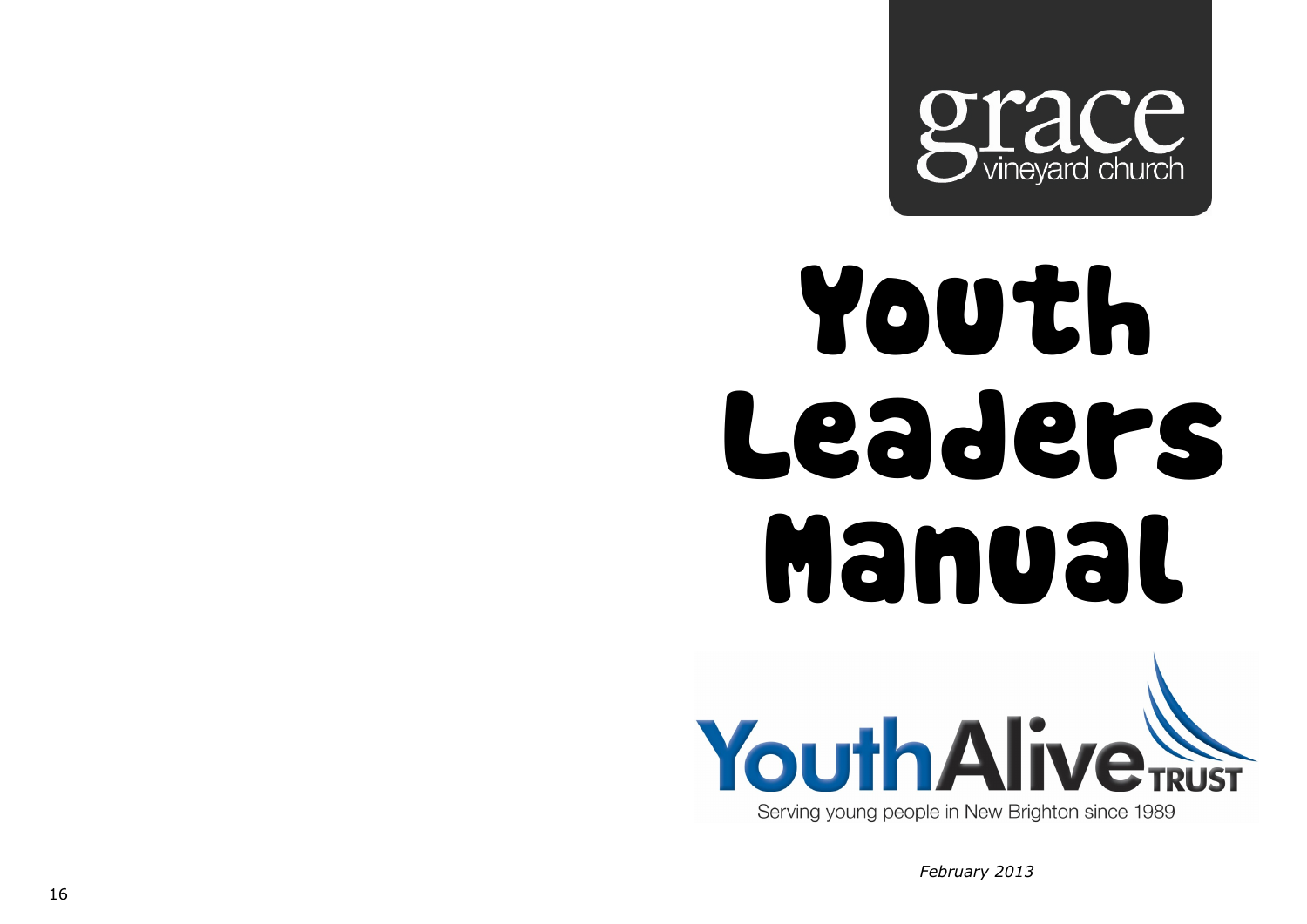#### *What's this booklet all about?*

As leaders we want to be high achievers in the kingdom of God! We want to be a body of people united in our vision, values and boundaries. This booklet aims to fuse us in our ministry and help us be the best disciples and disciple growers we can be. It is not our intention for this to be viewed as a booklet of rules and regulations, but rather an inspiration to become more Christ-like in our ministry and daily lives.

## **The Vineyard Priorities**

**WORSHIP** - We desire to worship God with our whole being. We want Jesus at the centre as our Lord. We desire Spirit-enabled worship in a style that is intimate, dynamic, culture-current, and life-changing.

**THE WORD** - We want to hear the Word of God taught in a practical, inspiring way, under the administration of the Holy Spirit. We aim to hear and obey God's word to us: to be "doers of the Word" who are being transformed into the likeness of Christ.

**FELLOWSHIP** - We are the family of God, one body in Jesus Christ, joined together as brothers and sisters forever. We seek to develop real, intimate, enabling friendships, built on covenant love, mutual responsibility, and faithfulness.

**MINISTRY** - We believe that all Christians are called to serve Christ in the power of His Spirit in ways that build up the local church. We are called to do the ministry of Christ in the world today. To preach the gospel of the kingdom, to persuade people to repent and believe in Jesus, to heal the sick, to care for the poor and those in need, to counsel those in need of God's wisdom, to teach believers to follow Christ and serve the Lord, and to give our resources to the work of Christ.

**TRAINING** - We believe that all Christians should be trained to "do the works of Christ." We are committed to the show and tell model of training, in which trainees are introduced to doing ministry functions with trainers and then are taught during and after the training experience. We aim to provide training for all aspects of responsible Christian life and ministry.

**SENDING** - We aim to renew, refresh, and enable existing churches by sending trained personnel out on short-term ministry trips. We aim to build the Church of Jesus Christ by sending trained personnel to plant churches around the world.

## Leadership Commitment

*I stand before God and commit to the following:*

- *A commitment to growing in your own personal relationship with Jesus and furthering His kingdom.*
- *A commitment and willingness to serve the children and young people in Grace Vineyard youth programmes.*
- *A commitment to a weekly church service, acknowledging the need for the church family, worship, biblical teaching and financial support.*
- *A commitment to a lifestyle that is appropriate for Grace Vineyard leadership (see "Above Reproach" Policy and its Priorities).*
- *A commitment to being a team player. This requires an understanding that leadership involves a high priority of time and energy. It also means that what we do as individuals affects the whole team eg: punctuality, reliability and integrity.*
- *A commitment to being accountable in both life and ministry. This will primarily happen through being accountable to your cell group or small group, as well as your leadership team and your team leader.*

| Name:   |  |
|---------|--|
| Signed: |  |
| Date:   |  |

*Grace Vineyard Church & Youth Alive Trust—Youth Leaders Manual*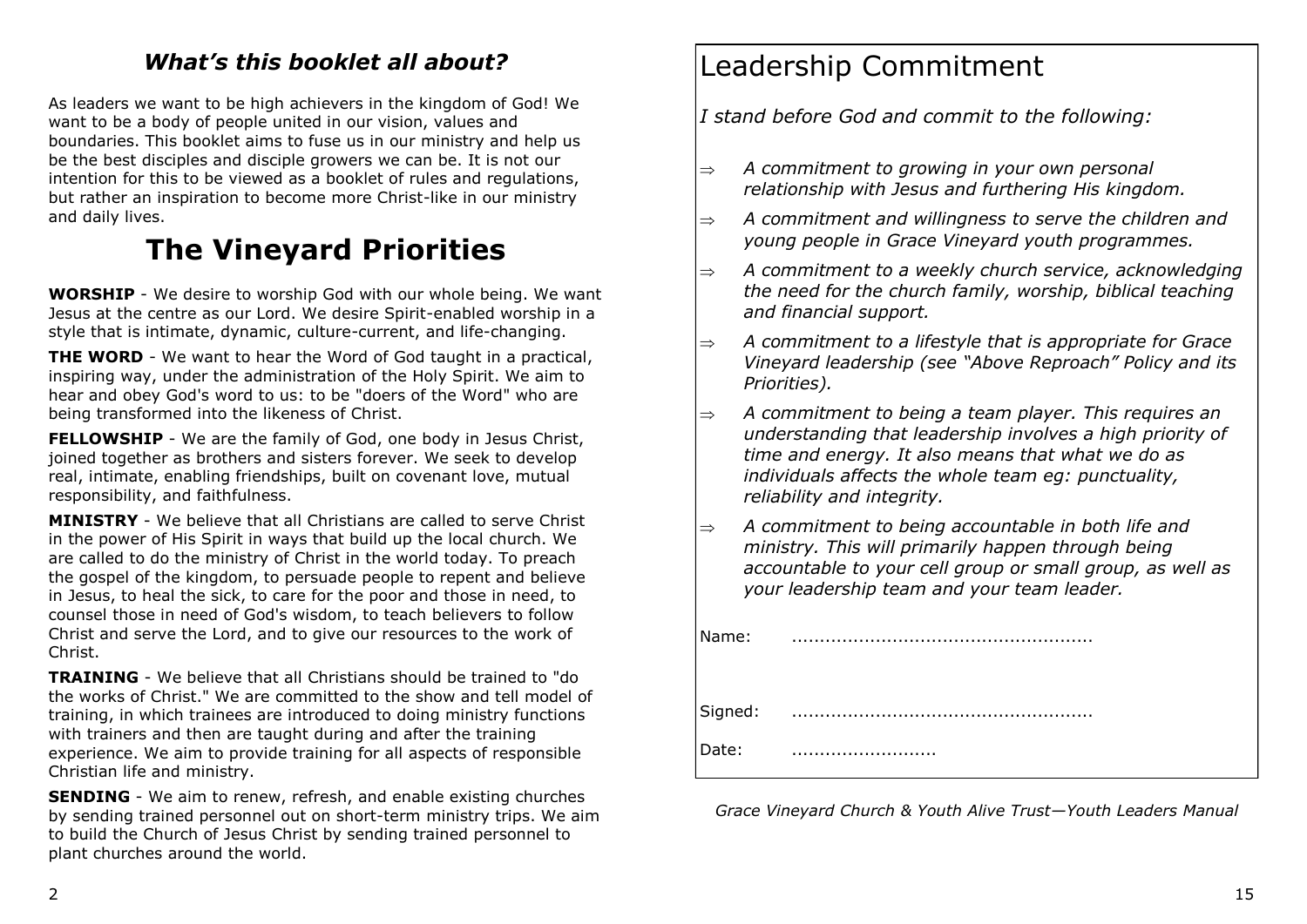## **Leadership Commitment**

Becoming a youth leader at Grace Vineyard or Youth Alive Trust is a great opportunity to get involved in a practical way in our community. Pursuing the Lords call to be a light in the darkness, and to bring a true hope to the young people of our generation, as part of a team truly seeking to see young peoples lives fulfilled by the promises of God.

*It is about making ourselves willing vessels to the Lord. We know the Lord is able to do all these things; all he is looking for is willing vessels to work through.*

The responsibility of leadership is a privilege that cannot be taken lightly. It is a serious commitment to a team and its young people. It's about fostering a community of young people that draws them in and helps them mature holistically; emotionally, socially, mentally, and spiritually. This all starts with us as leaders – we provide genuine friendship, community, Christian love and a living example that shows young people what it means to Love God and Love One Another.

## **"Above Reproach" Policy**

#### *1 Tim 31-2a "If anyone sets his heart on being an overseer [leader] he desires a noble task. Now the overseer must be above reproach,"*

We want to grow a community that is characterised by love and forgiveness, not by rules and regulations. But the Bible is concerned that Christian leaders have particularly high standards in their personal life, standards that are above reproach. By agreeing to be a leader we ask you to accept this responsibility and agree to follow these standards that centre on personal growth and integrity.

The most important thing is that our personal relationship with God is healthy. It is God's strength and God's grace which empowers us to live the way he has created us to. Therefore it is of paramount importance that we spend regular time reading His Word, praying and developing our intimacy with God.

It is also important that you make yourself formally accountable to respected Christian friends for your own spiritual growth – *"one hand in – one hand out"*. We are all sinners and we need each other to speak truth into our lives at times. A relationship like this really can help you in your journey with Jesus. Your team leader and small group leader are the best people to work this through with.

We have chosen a number of area's to expand upon in regards to being "above reproach". By no means are the issues dealt with below exhaustive, but are simply areas that we find people struggle with the most or are most likely to want clarification of. They are also areas that are particularly relevant to youth ministry.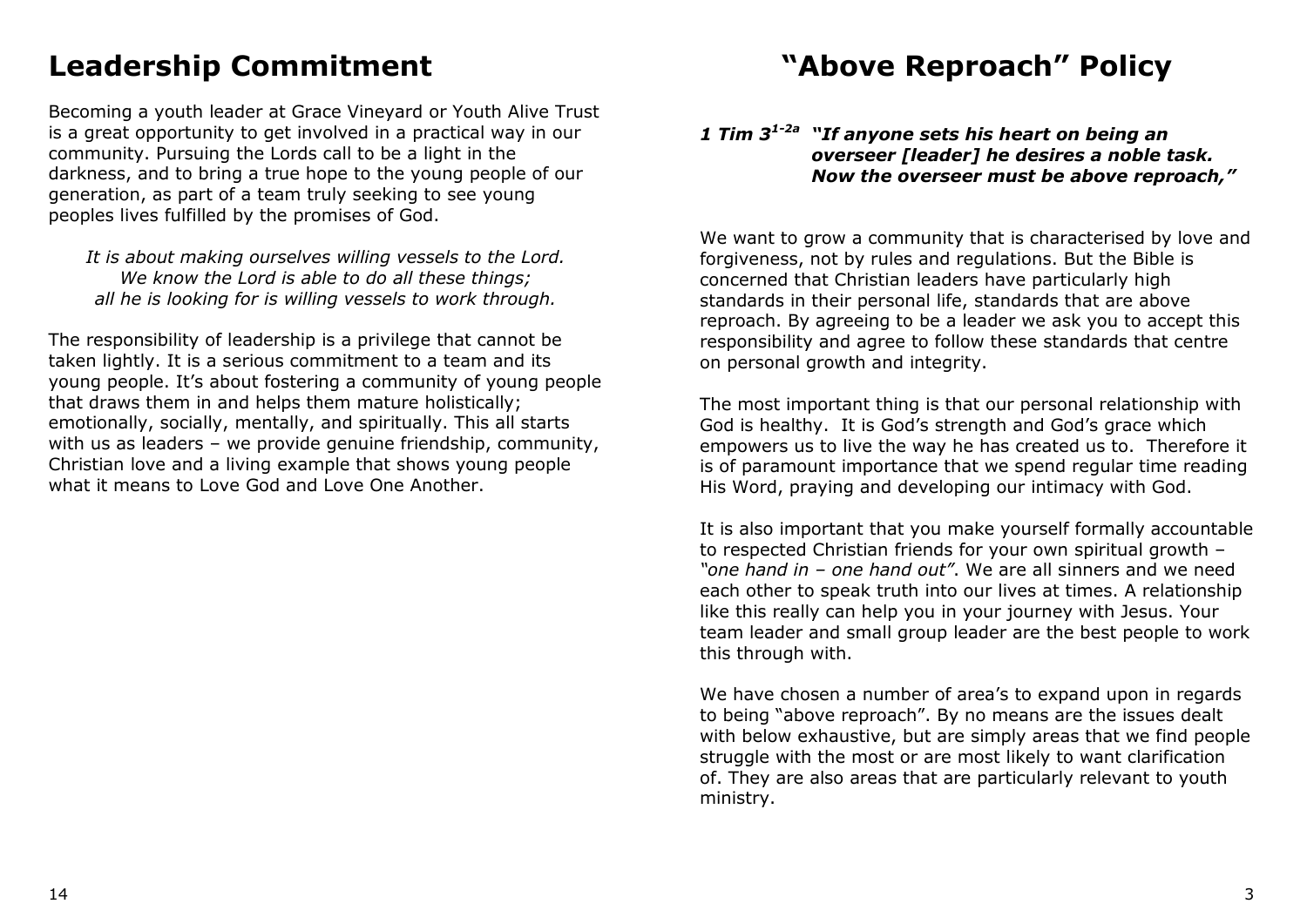- Personal Relationships
- Romantic Relationships
- Our Words
- Drugs and Smoking
- Alcohol
- Sexuality
- Driving
- Our Submission to Authority and Others
- Social Networking

If there is any breach of these guidelines – do not panic! It will never be the end of the world. We still love you dearly. However, when there is any breach *accidentally or intentionally* your team leader MUST be notified. This is so we can work through the situation in a way that faces all consequences and works in grace towards restoration. We have also included a formal complaints procedure for when things go wrong.

#### **Personal Relationships**

We want a genuine Christian community of love, grace and forgiveness amongst the leadership team. It is an awesome picture, however a community like this will not just happen; we all need to make an intentional effort to make our relationships honest and healthy.

Conflict or tension between people will naturally and necessarily occur in Christian community. It is important that we handle these issues well. These situations need to be handled prayerfully, in love and directly to the person involved. If you need help to do this, your team leader is the best person to talk to. <sup>a</sup>

We need to be characterised by our friendliness. We need to keep our relationship emphasis inclusive and outward focussed. New people to Grace can easily tell where our focus is.

# **Appendix**

<sup>a</sup> Matthew 18:15-16 *"If your brother sins against you, go and show him his fault, just between the two of you. If he listens to you, you have won your brother over. But if he will not listen, take one or two others along, so that 'every matter may be established by the testimony of two or three witnesses."*

<sup>b</sup> Matthew 12:34<sup>b</sup>-35 "For out of the overflow of the heart the *mouth speaks. The good person brings good things out of the good stored up in them, and the evil person brings evil things out of the evil stored up in them."*

<sup>c</sup> 1 Corinthians 6:19 *"Do you not know that your body is a temple of the Holy Spirit, who is in you, whom you have received from God? You are not your own;"*

<sup>d</sup> [Ephesians 5:18](http://www.biblegateway.com/passage/?book_id=56&chapter=5&verse=18&version=31&context=verse) *"Do not get drunk on wine, which leads to debauchery. Instead, be filled with the Spirit"*

<sup>e</sup> Matthew 18:6 "But if anyone causes one of these little ones *who believe in me to sin, it would be better for him to have a large millstone hung around his neck and to be drowned in the depths of the sea."*

<sup>f</sup> Hebrews 13:17 *Obey your teachers and submit to their authority. They keep watch over you as people who must give account.*

<sup>g</sup> Romans 13:1 *Everyone must submit themselves to the governing authorities, for there is no authority except that which God has established.*

*<sup>h</sup>* Ephesians 5:21 *Submit to one another out of reverence for Christ*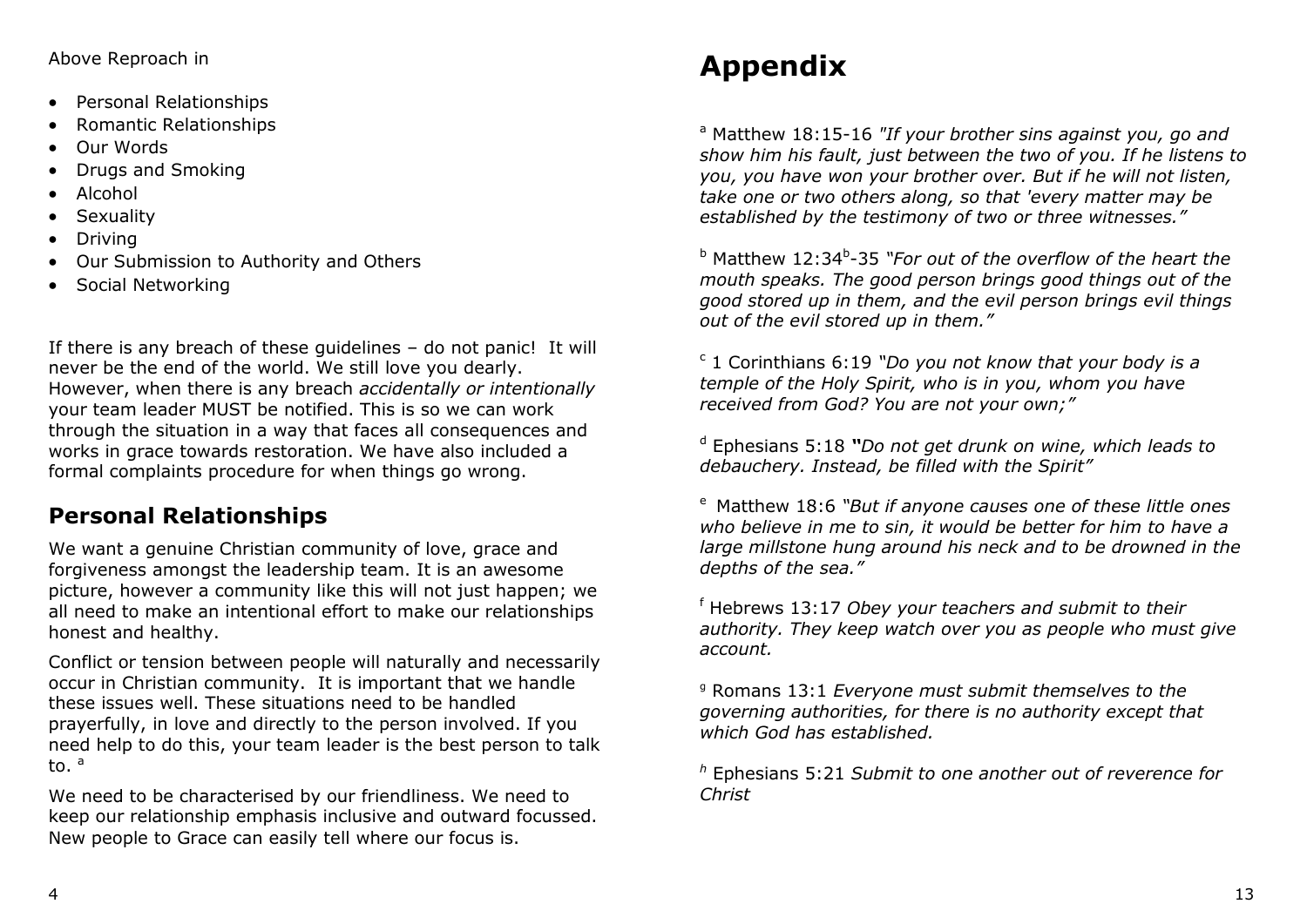#### **Complaint Procedure**

Where a complaint is received regarding a leader, either from a young person, their family or their advocate, the procedure outlined below will be followed.

- 1. The complaint is to be notified to their team leader within 24 hours, sooner if possible. If the complaint is regarding their team leader, it is to be notified to their line manager or Pastor.
- 2. If the allegation involves sexual or physical abuse or some illegal behaviour, the leader may be asked to step down immediately until a full investigation has taken place. This decision will be made by the senior manager or Pastor.
- 3. The senior manager will conduct a full investigation into the complaint and may request help from appropriate parties.
- 4. All parties have the right to a fair hearing of their viewpoint. Where necessary, a mediator will be brought in to ensure a fair discussion takes place.
- 5. Proof of admission of guilt may result in the leader being removed from the leadership team. In severe instances, the police may be involved in the process.

#### **Romantic Relationships**

At Grace we are excited about people who are in the process of falling in love. It is a beautiful thing to see two people who are making each other happy. This, as much as anything else, is a fantastic opportunity to display the Christian life. Simply treating each other with the utmost respect can seem exceptional for many young people.

We are not excited about relationships between leaders and high school students. This is unacceptable.

We strongly encourage our leaders not to be involved with non-Christians. It has been our experience that most of these sorts of relationships have ended in grief. If this becomes an issue, we would urge you to talk it through with at least your team leader and mentor first.

We expect leaders to set appropriate physical boundaries. Leaders should not be involved in sex outside of marriage or anything even close – please talk through with your team leader for clarification. We do not recommend that leaders stay the night alone in a house with their girl/boyfriend – think how this could be viewed by others. Chaperones sound old fashioned but they are a great idea when it comes to holidays and the like. Simply, be aware of how others may perceive your actions, while you may know nothing untoward is going on, we don't want to put ourselves or our leadership witness at risk.

#### **Our Words**

This is of great importance. We must strive to speak with purity, so as not to degrade God or anything good He has created. Work to create an emotionally-safe environment, e.g. make sure humour is constructive, not destructive; it is important to laugh *with* people, not *at* them; avoid "in" jokes that exclude part of the group, or put-downs.  $<sup>b</sup>$ </sup>

If we have been entrusted with personal information about a leader or a young person, we have a responsibility to maintain confidentiality.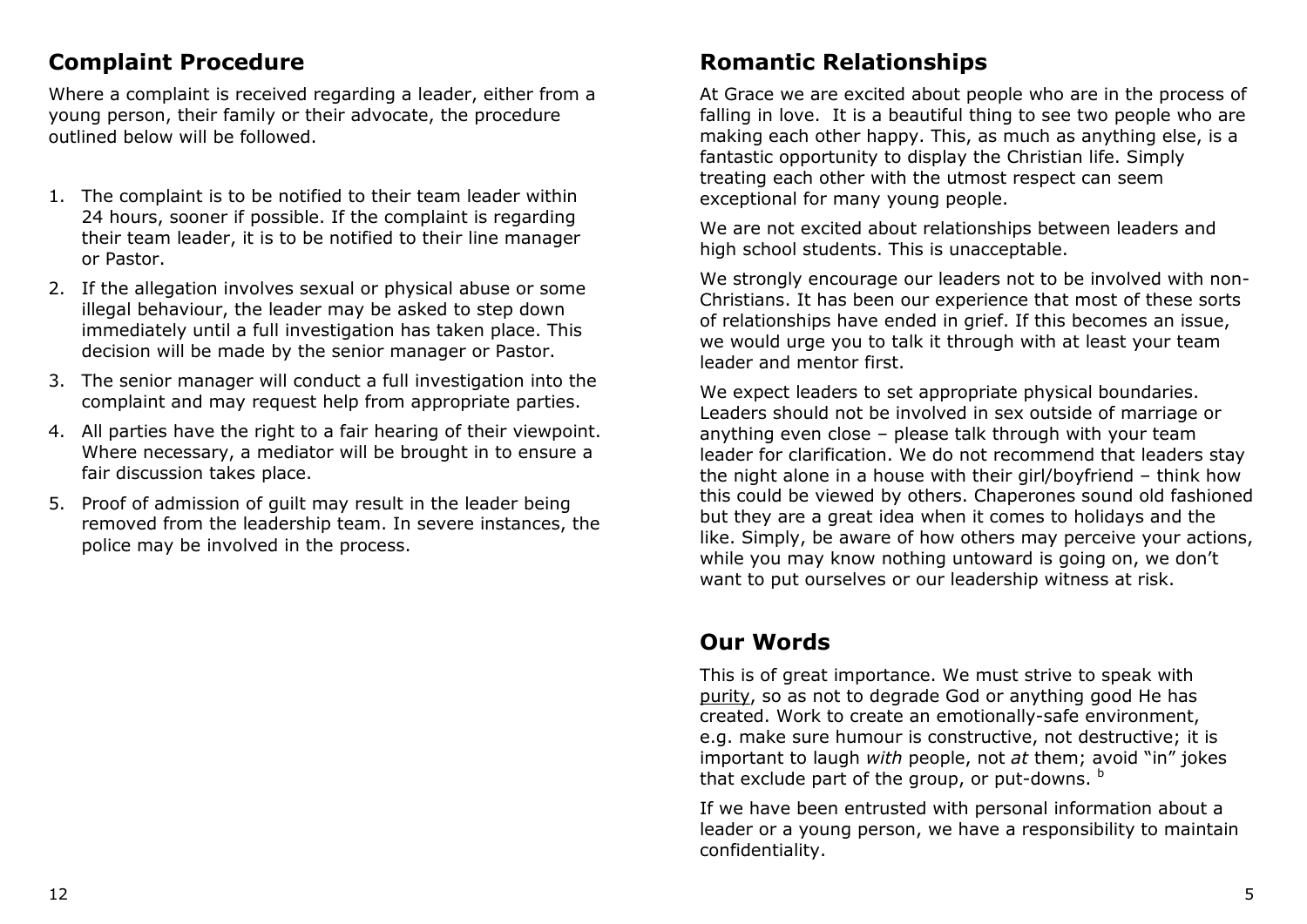Sometimes there are issues raised that require further action and extra help. If you perceive there is a risk of harm to the young person, yourself or others - ask their permission to speak to your team leader. If you are ever in the slightest doubt about what to do or feel like you need support please talk to your team leader as soon as possible.

#### **Drugs and Smoking**

We want to create a drug and smoke free environment; therefore leaders should not use illegal drugs/smoke cigarettes. It is a different situation if the leader is genuinely attempting to give up (this will need to be discussed with their team leader). It is not appropriate to be smoking around young people.  $\circ$ 

### **Alcohol Policy**

Having listened to our leaders we feel this is too much of a grey area to have a strict no alcohol policy. However we would ask all leaders to seriously consider their own alcohol consumption in the light of their ministry role. So how much can you drink? The Bible clearly states that drunkenness is not of God (1 Corinthians 5:11, 6:10, Ephesians 5:18, 1Timothy 3:3, Titus 1:7, 1 Peter 4:3). I suggest that our emphasis should be more about the good we can fill ourselves with – rather than how far we can push the boundaries. d

Remember we are called to be salt AND light (Matthew 5), and not wanting our freedoms to become stumbling stones for weaker brothers and sisters (1 Corinthians 8). If your drinking is going to cause someone else to sin – don't do it! We want to be the best possible role model to our young people and they do look up to us, they copy what we do and if you do it  $-$  it can well be seen as acceptable in their eyes. Beware of Matthew 18:6. There are a few areas we would do take a stand on however. We are asking all leaders not to drink in the company of young people, unless exceptional circumstances – see your Team Leader. We don't want leaders smelling of alcohol on a youth programme, therefore please refrain from drinking

#### **Ratios Policy**

Always try to have at least two workers – 1 is dangerous, eg, a backup supervisor is needed in case of accident or other emergency situation. A useful guideline is 1:10 for children and young adults inside, 1:8 for outside activities and 1:4 for water activities. But 1:3 for small children and babies. Ensure that you are keeping up with the most recent legislation. Remember it is illegal to leave children under 14 unsupervised for any length of time – this applies to young people acting as assistants – there must always be an accessible adult. Consider gender balance.

#### **Privacy & Consent Policy**

Relevant details should be collected from the young person and parents as soon as possible; contact details and emergency contact details, any medical condition or needs which might affect the young person at any time, any special dietary needs. These details should be stored in accordance with NZ law and not given out unless consent is given.

Parental consent should be obtained for off-site activities, overnight programmes, sensitive topics, or any potentially dangerous activities. This can be done through termly or annual Consent Forms. Care should be taken when informing, reporting to or obtaining consent from 'parents' of children and young people who do not live/stay with their mother and/or father. Remember these people have certain rights.

If a young person discloses issues of abuse, you must not keep this to yourself or promise to keep this a secret. Do not ask probing questions, allow the young person to speak their own words. Immediately write down what you have been told, then speak to your team leader who will work with you through this process. Where a child or young person presents with symptoms of any mental health issue the worker must seek professional advice, preferably in consultation with their team leader. It is wise to refer young people onto other agencies that are more specialised in certain areas, see your team leader for lists of other appropriate agencies.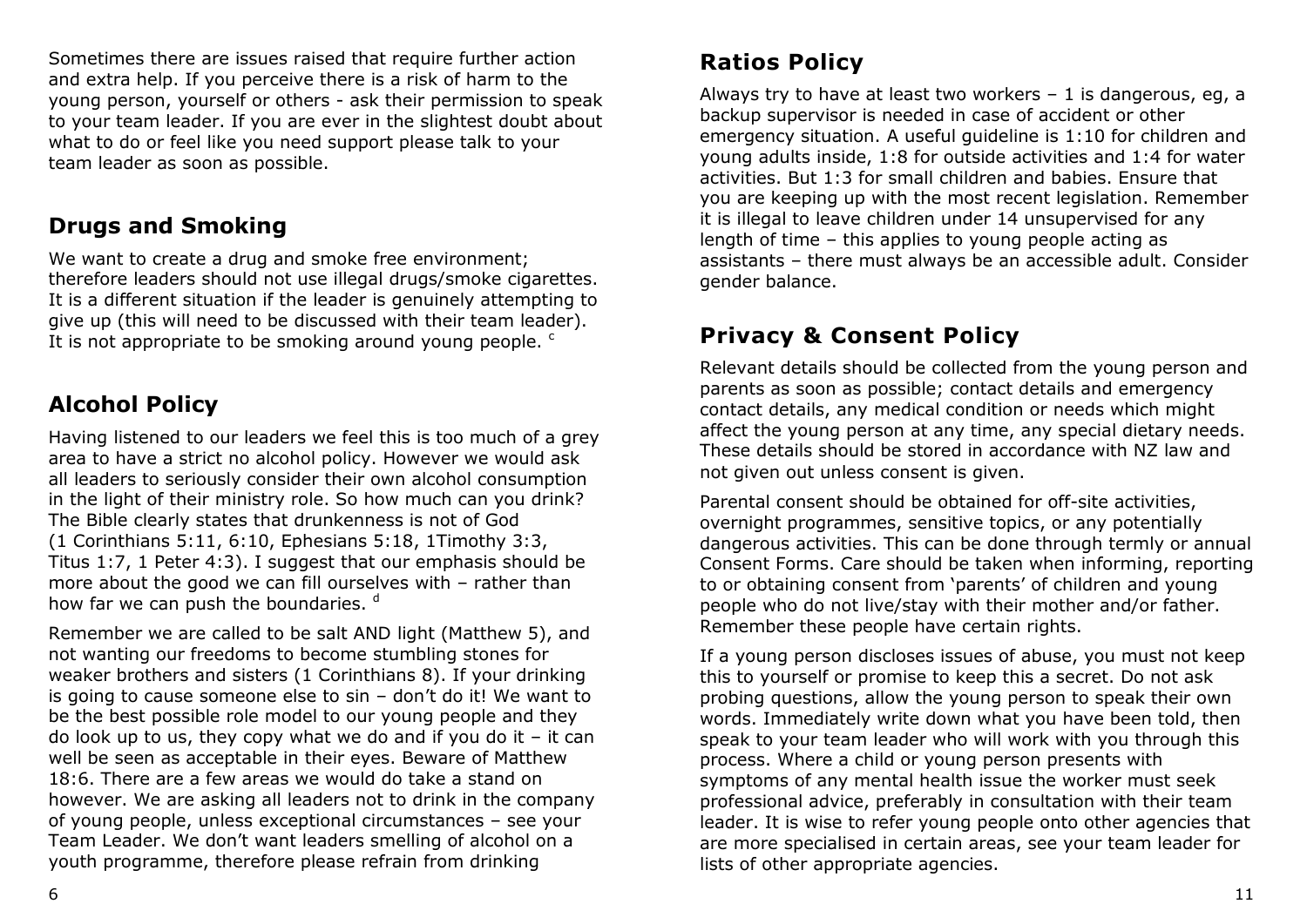#### **Submission to Authority and Others**

Submission is not a word that is used much these days where submission usually means to be dominated. Yet the principle of submission is still very important and biblical. Leadership throughout the Bible is through servanthood, therefore submission to a Christian leadership can be seen to be edifying and building up rather than dominating. The way we do this ourselves teaches young people to do the same.

We all must model submission to those who have pastoral oversight over us who in turn do the same. <sup>f</sup> Our obedience to the Governing Authorities should be evidenced in our lifestyles. This means things like road rules, taxation and copyright. <sup>9</sup> Lets put each other first. h

#### **Social Network Policy**

Facebook and other social network platforms are a public forum. Your Comments, Photos and Videos are seen by other leaders, young people and your unchurched friends. If you can't say it, or show it on a club night in front of everyone – don't say it or show it online. Lets keep it clean and lead by example!

Choose your friends carefully – as their comments and photos can often be also seen by everyone who's also friends with you. Therefore volunteers and staff are not being a 'friend' with anyone in Year 8 or below – unless they have written parental consent. Be wise about friendships with different gender teenagers – male's should be extra vigilant about being 'friends' with teenage girls. We would recommend against this. Please be open with your team leader about young people facebook 'friends' you have and your reasons for doing so. Beware of the chat function, as there's no way to prove what you said and what was said to you, behind closed doors! Report any inappropriate comments to your coordinator, to keep you accountable, and break any friendships that cause concern. The internet is a dangerous place, and parent/or young person complaints will be taken Very Seriously! A stain causes tarnish to everyone...

alcohol before programme starts. We ask that leaders don't brag about or glorify alcohol amongst other leaders, young people or online.

May God speak to you strongly and give you wisdom.

#### **Sexual Safety Policy**

As a Christ centred youth community, we need to be clear about the messages we represent to young people, both overtly and subtly. How young people may interpret these messages always needs to be considered. While we hope to be a community that is able to discuss and express sexuality in an approachable way, we also need to be "above reproach" and to protect our vibrancy as a community of faith. It is critical in today's environment that leaders take all precautions to avoid accusations of sexual misconduct. To prevent such accusations and provide a safe environment for young people the following policy must be adhered to. Our "leader – young person" relationships are extremely privileged. No abuse of this relationship is tolerated.

- 1. Only counsel young persons of the same gender as you. If you find yourself in a situation where a young person of the opposite gender comes to you for counselling, explain that you need to get another leader of that gender to sit in with you or for another leader to talk to the young person separately. This also applies to praying with young people.
- 2. When providing transport, never travel with only one person of the opposite gender from you. It is OK to drop two or more people of the same gender off at the same destination. However, always ensure you will not be left with only one person of the opposite gender in the vehicle with you. This may require some planning and thinking ahead.
- 3. There is to be no mixed tenting. This includes young people tenting together, and leaders tenting with young people. It also applies to sharing bunkrooms or bedrooms. Females and males should be reasonably separated when tenting.